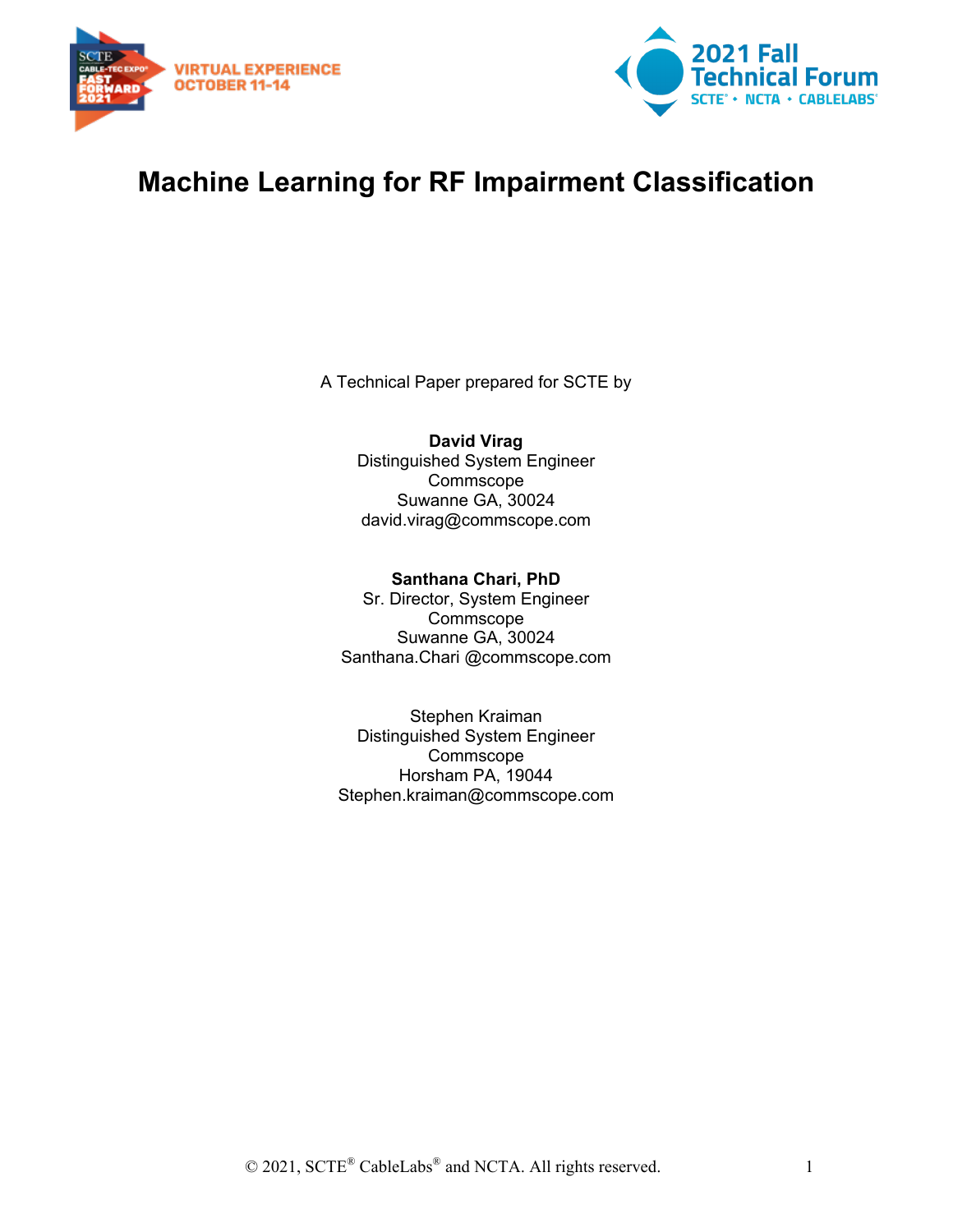

**Title** 



# **Table of Contents**

#### Page Number **Title**  $1.$  $\mathcal{P}$  $\mathbf{3}$ 4. 5  $5.1.$  $5.2.$  $5.3.$ 6. 7. 8  $\mathsf{Q}$

## **List of Figures**

#### Page Number

## **List of Tables**

| <b>Title</b><br>and the control of the control of the control of the control of the control of the control of the control of the | <b>Page Number</b> |
|----------------------------------------------------------------------------------------------------------------------------------|--------------------|
|                                                                                                                                  |                    |
|                                                                                                                                  |                    |
|                                                                                                                                  |                    |
|                                                                                                                                  |                    |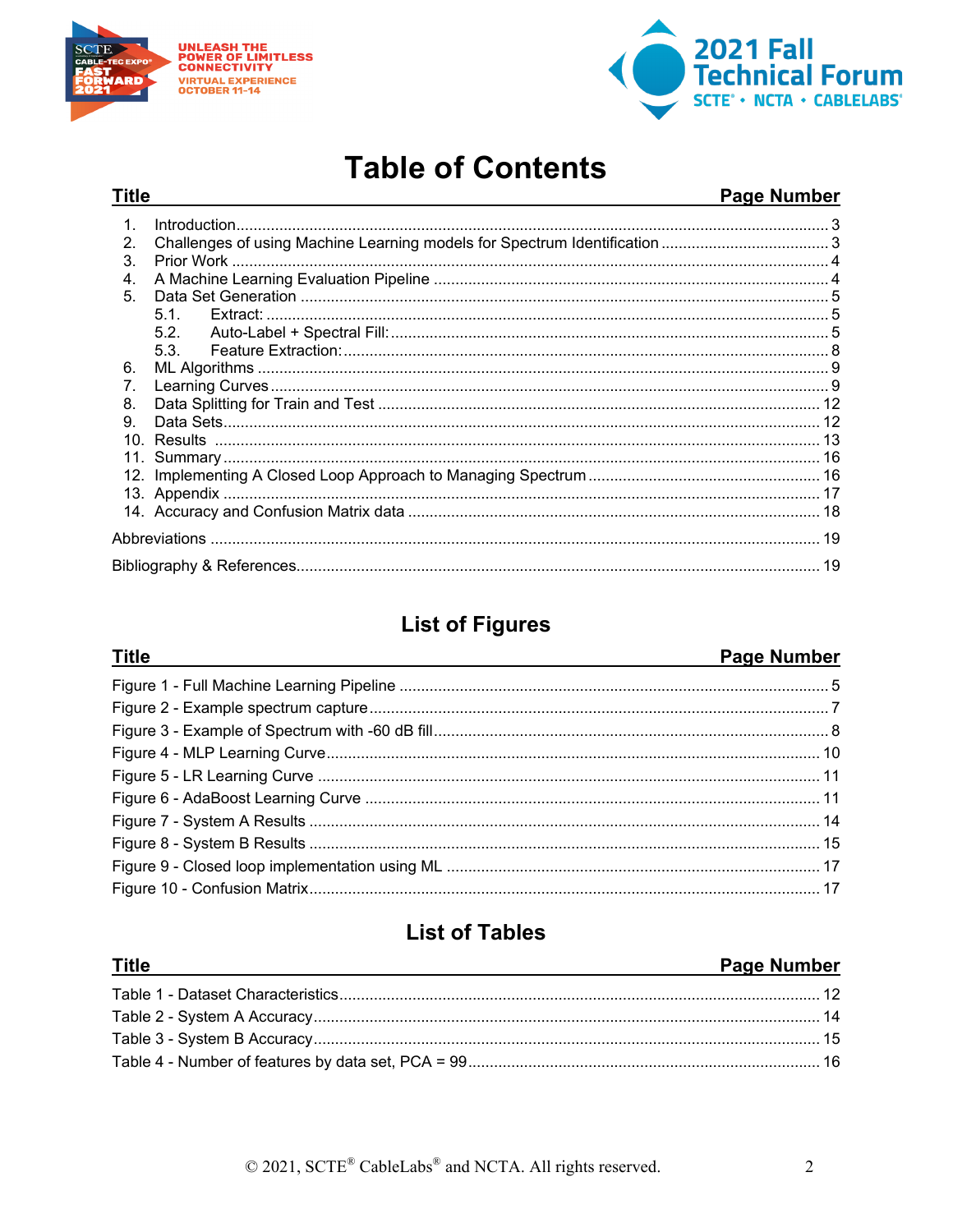



## <span id="page-2-0"></span>**1. Introduction**

There has been an explosion in the ability to organize and process large amounts of data over the past 20 years. The introduction of the world wide web has introduced key services such as search engines and social media where massive amounts of data are necessary to sort, filter, and aggregate in ways that enhance the value of the services to their customers. To support the new services that now aggregate massive amounts of data - new tools, algorithms, and pipeline architectures have been developed and have become readily available to attack problems in new disciplines where large amounts of data are now becoming available.

Simultaneously, over the past decade, CableLabs DOCSIS standards have introduced a variety of Proactive Network Maintenance (PNM) tests for the collection of operational data from various network elements such as Cable Modems (CMs) and Cable Modem Termination Systems (CMTS). The operational data available in the network can be extremely large when taken at time intervals sufficient to allow pro-active network management. Historically, these sort of data available in the cable network required one skilled in the domain of radio frequency engineering to interpret the spectral data available from the system. Discerning the quality of an RF spectral signal visually is time consuming and fraught with nuance such that human review of this data is done in a reactive manner where issues are already known as opposed to a proactive manner to determine where issues are arising that may not yet be having major impacts on network performance and quality of service.

However, this data has not been sufficiently used to automate the detection of network impairments and to take remediation measures to alleviate network issues that can result in deterioration of the quality-ofservice experience by the customers. Recent advances in Machine Learning techniques to analyze large quantities of data coupled with higher performing hardware computer algorithms have made it possible to evaluate PNM data in near real-time for the purposes of classification of the channel quality and identification of impairments.

This paper explores the use of various Machine Learning algorithms to categorize downstream Full-Band Spectrum (FBS) capture data extracted from the CMs. In this evaluation, all RF impairments are lumped into a single group where the initial characterization of the group is based on a few simple RF evaluation metrics. Various pre-processing techniques to normalize the spectrum data and other challenges that are encountered in the processing pipeline are presented. Different ML algorithms with various levels of complexity were evaluated to identify and categorize the presence of spectrum impairments. Results of our experiments based on real field data collections will be presented. Techniques for closed-loop identification of RF impairments are presented.

## <span id="page-2-1"></span>**2. Challenges of using Machine Learning models for Spectrum Identification**

The application of machine learning on spectral samples, while not new, has specific challenges when applied for classification. For supervisory based learning systems, training data must be available to train the algorithm what anomalous spectral data may look like. For spectral based data there is unfortunately no systematic method for obtaining labeled data. Assuming that enough spectral samples are available with associated labels, not all systems include spectral energy across the entire Full-Band System (FBS) capture. A full-band system from center frequencies 93 MHz to 993 MHz contains 151 6-MHz channels. In some cases, only a fraction of the 151 channels are configured for services and include transmitted spectral energy. With only a small number of service channels, issues such as RF Tilt or spectral ripple may be difficult to observe due to the large gaps between regions with transmitted channel energy. These gaps appear as noise in the full-band spectrum.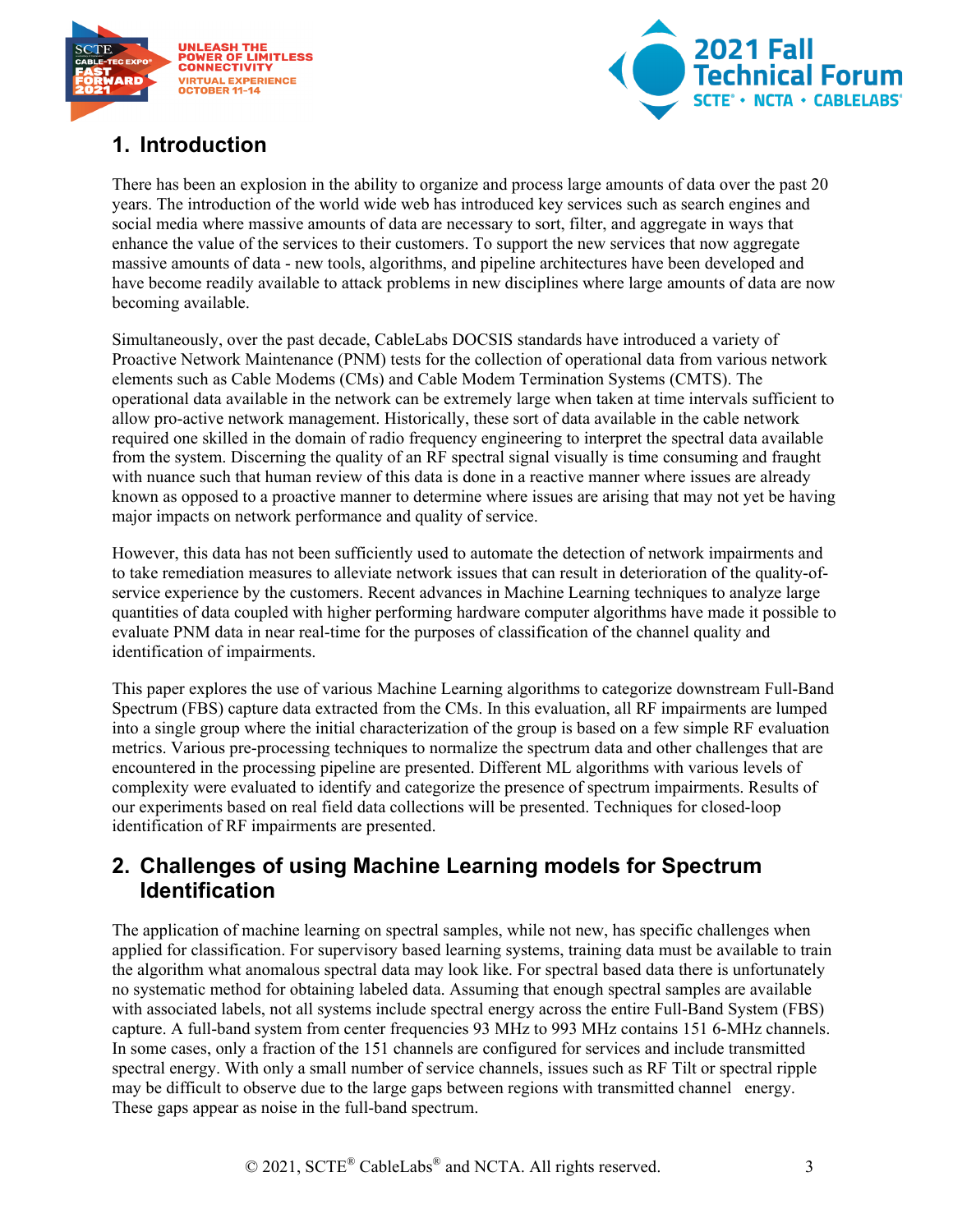



Another issue is that consumer premise equipment (CPE) necessary to capture the FBS data is not always available. CPE may be occasionally powered off, either by the customer or due to loss of commercial power services. For downstream data, the CPE is necessary to capture the received data spectrum. For this study, CPE were chosen randomly for the dataset.

When using a supervised algorithm, labeling of data can be difficult and costly. For RF spectrum, labeling data may take subject matter experts to meticulously look through samples by manually adding labels to those subjectively determined to be abnormal. Lack of precise boundary definitions can confuse machine learning algorithms and decrease the performance of the ML algorithms.

High volume of data associated with a full-band spectrum requires large memory and storage capabilities. In this study, we pulled more than 15,000 random FBS records for evaluation. This size of data set requires server quality hardware. For example, this data set was unable to process on a laptop computer with 8 GB of memory under the current process implementation.

## <span id="page-3-0"></span>**3. Prior Work**

Much of the prior work done for ML for spectrum analysis is based on the use case of spectrum sensing, i.e., identification of whether a spectral block is available for use. Other related work has looked at Time Series Classification using Deep Learning [1]. Some work has been done in more specific cases for DOCSIS and OFDM. [2] discusses the sources of data available in a DOCSIS network useful for machine learning approaches and the application of Deep Learning for classification while [3] evaluates the use of convolutional neural networks (CNN) as a multi-label classifier with RxMer data in an OFDM channel. This paper will focus on downstream FBS data across the entire plant including SCQAM and OFDM spectrum.

## <span id="page-3-1"></span>**4. A Machine Learning Evaluation Pipeline**

Data is collected from two CMTSs using the PNM Downstream Spectrum Capture using Simple Network Management Protocol (SNMP) to setup and trigger each data sample. For each CMTS, data was captured from each available cable modem across all service groups at the same time of day once or twice per day and placed into a Cassandra database. The full spectrum captures include FBS data from 93-993 MHz center-frequency channels sampled at 256 bins per channel representing 151 6-MHz data, video, or unused channels.

The database may be queried by specific CMTS source, date and time of capture, interface index, or specific cable modem MAC address. The database includes over two million capture samples. Once the data has been ingested into the database, the general process flow is shown in Figure 1.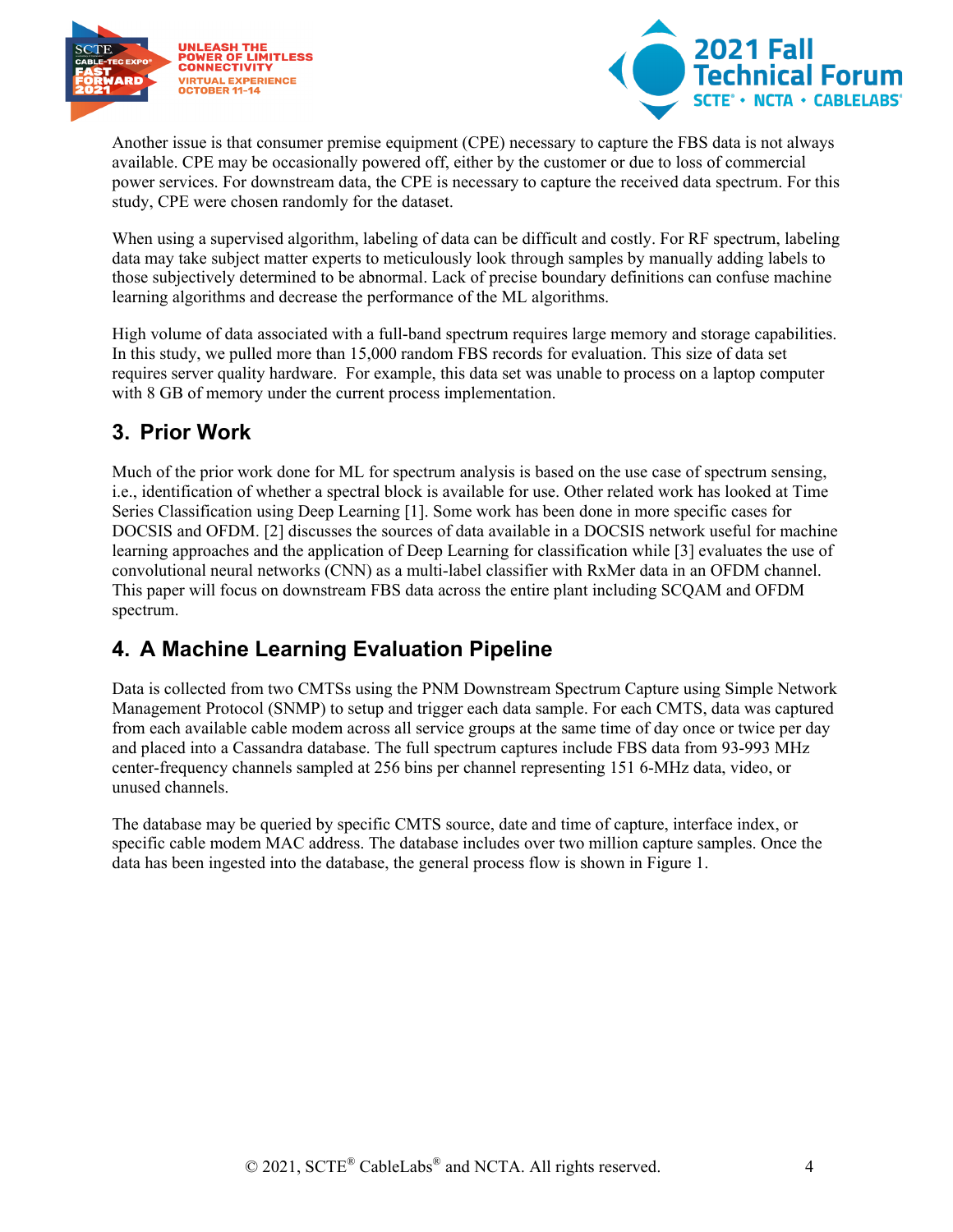

**Figure 1 - Full Machine Learning Pipeline**

## <span id="page-4-3"></span><span id="page-4-0"></span>**5. Data Set Generation**

#### <span id="page-4-1"></span>**5.1. Extract:**

Data queries are generated by an extraction program for data sets of interest. The data is placed in a comma separated value format. Data extraction queries may be based on day and time of samples, device MAC-address, service group or any combination. In this study, all data samples are pulled randomly from available cable modems among all service groups and all available dates and collection times for each CMTS system. Extracted data for each CMTS are held in separate files to evaluate differences in results pertaining to different unique system characteristics of each system.

### <span id="page-4-2"></span>**5.2. Auto-Label + Spectral Fill:**

For the purposes of evaluation of ML algorithms we have introduced an auto labeling component. This auto-labeling component uses specified RF metric evaluation to determine the relative quality of an individual spectral sample. For this exercise, the auto-labeler labeled each full-band spectral sample as either good or not good ('impaired'). The full-band capture was evaluated using the following RFbased metrics:

- a) Power in one or more channels did not fall within the DOCSIS specification range for received power  $(-15$  dBmv to  $+15$  dBmv)
- b) The power level difference from a channel to either adjacent channel was greater than 3.5 dB.
- c) A max3 calculation defined as the change in power of any points within a consecutive 3 MHz channel spectrum was greater than 3.5 dB.
- d) A max6 calculation defined as the change in power of any points within a consecutive 6 MHz channel spectrum was greater than 3.1 dB.

#### 5

Samples that failed one or more of the above tests were flagged as 'impaired' for the purposes of a machine-learning training set. Spectrum samples that passed all tests were labeled as 'good'. It is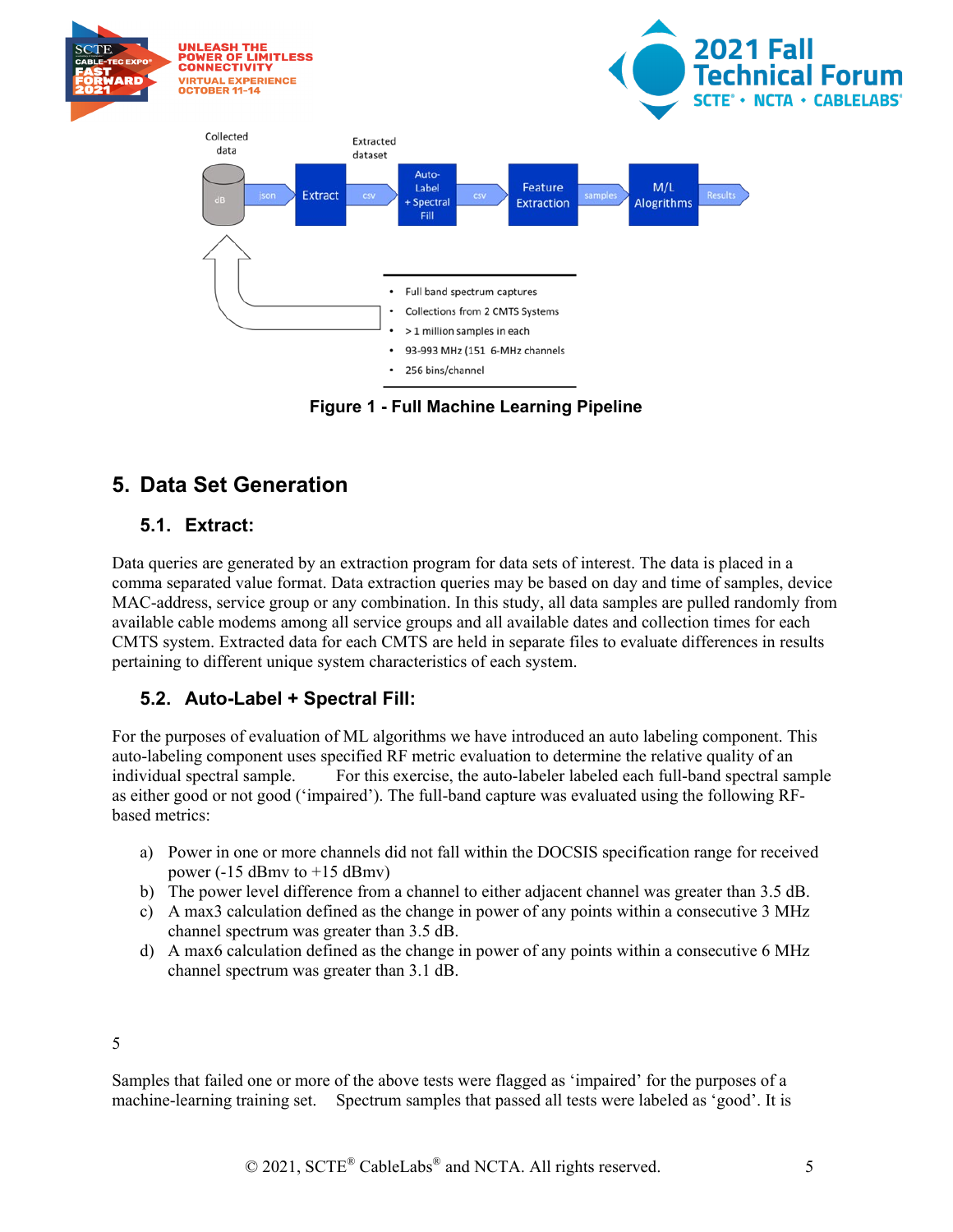



important to note that samples labeled 'impaired' for this purpose do not necessarily mean customer services are impaired. A better description might be that the margin between current operating condition and eventual service degradation is less than ideal.

The FBS captures provide data for all channels between 93 MHz and 993 MHz inclusive. Not all channels in this wide range include active video or data services and thus have no transmitted energy in the 6 MHz channel. These channels are labeled as 'unused'. Early tests indicated that unused channels could possibly impact the overall performance of the M/L algorithms in categorizing impairments.

Unused spectrum may also contain ingress from unwanted sources or include other noise sources from the cable plant.

To assess the impact of data associated with unused channels, the auto-labeler incorporates a channel sensing algorithm to generate a list of active channels across the spectrum. The channel sensing algorithm determines 6MHz channel energy and other attributes to compare with thresholds to determine presence or absence of a channel. The output of the auto-labeler includes a list of frequencies for which active channels are present. The complement of this list is therefore the list of unused 6 MHz channels in this spectrum. This complement list is used to evaluate different techniques to aid the final spectral classification. The options evaluated are:

- a) do nothing with the channel gaps and process 'as is' or
- b) fill the channel slots that have no transmitted energy with a fixed value of -60 dBmV. A fixed 60dB fill was selected with the notion that the characteristics of a simple 'line' fill may ease the identification burden on the algorithm from unused spectral capture of a real received rf signal which includes random noise power.

Figures 2 and 3 show a typical RF FBS capture and with a -60 dBmV fill respectively.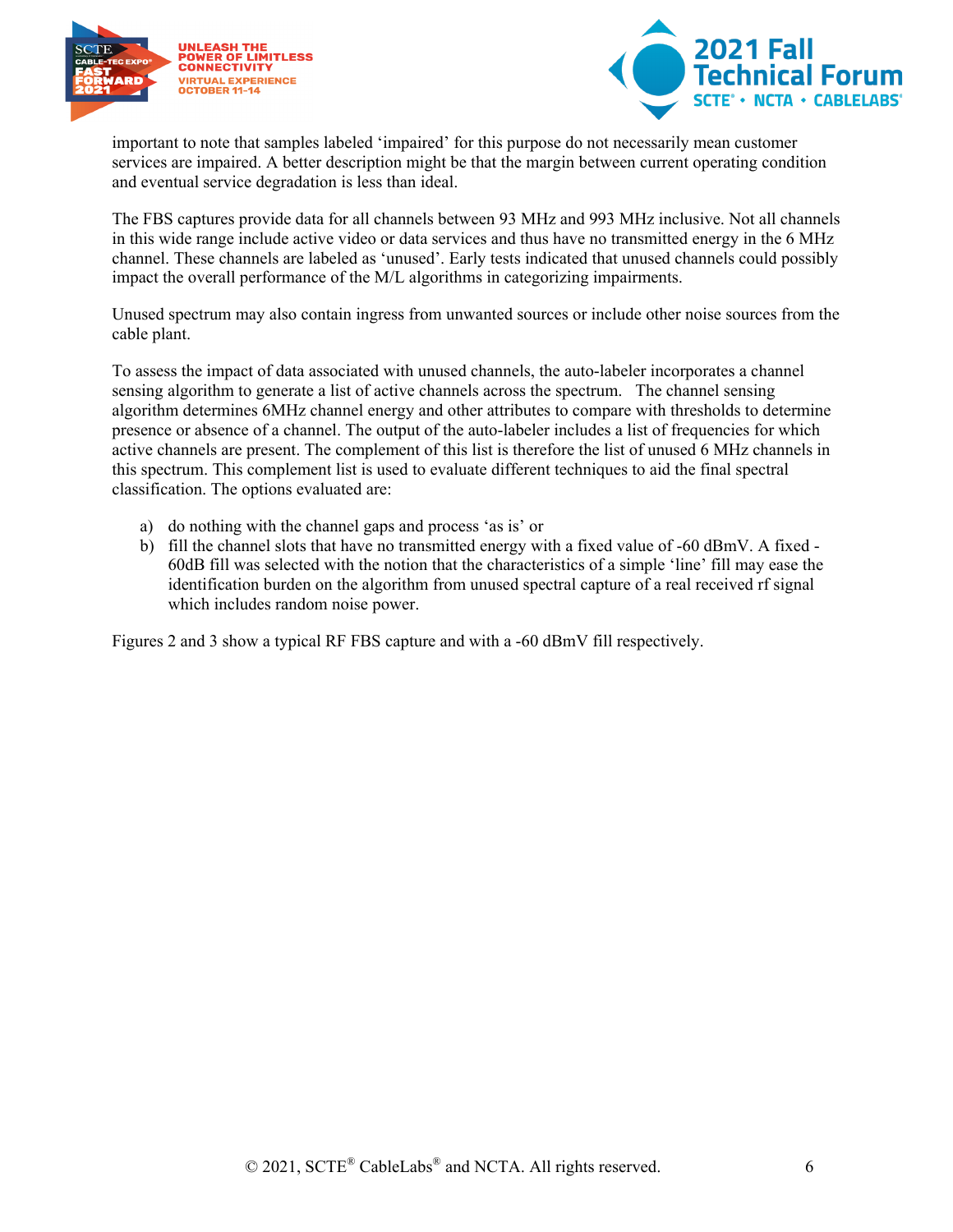

<span id="page-6-0"></span>**Figure 2 - Example spectrum capture**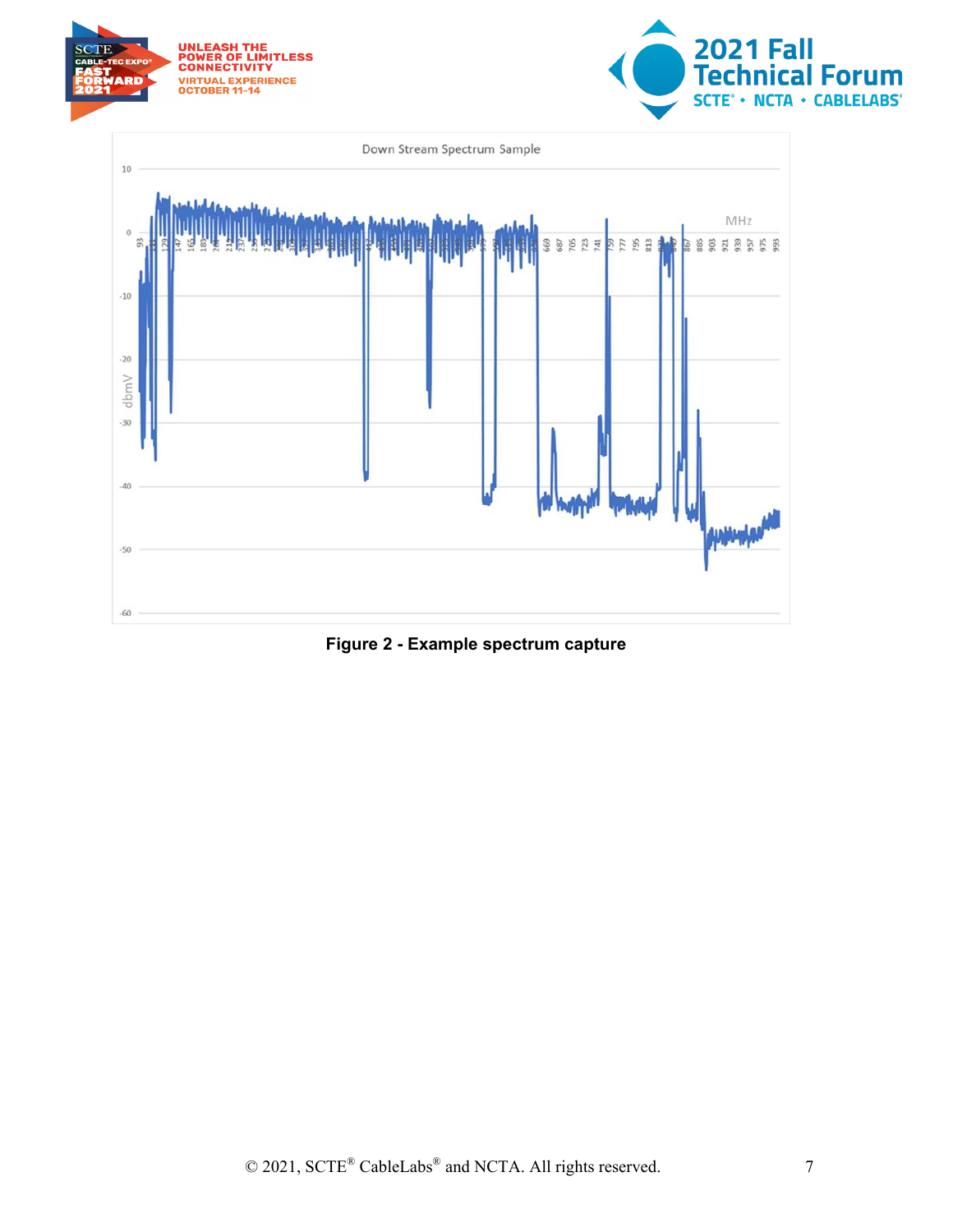

**Figure 3 - Example of Spectrum with -60 dB fill**

<span id="page-7-1"></span>The datasets are taken from field data on operational systems. The number of samples that are labeled 'impaired' are a small subset of the overall number of samples included in the set. Once the labeling is completed, the data sets are trimmed by removing some of the samples labeled 'good' to improve the balance between the number of 'good' labeled samples and 'impaired' labeled samples. The final sets have a slight bias toward 'good' samples.

### <span id="page-7-0"></span>**5.3. Feature Extraction:**

Available data sets are fed into a feature extraction program. The objective of the feature extraction algorithms is to reduce the total number of features associated with a spectral sample to something smaller and more explanatory to the output labels. In absence of the feature extraction algorithm the entire dataset is effectively a set of 38k individual features, each spectral bin treated as a data feature. Using a feature extraction algorithm, the total number of features per sample may be reduced by orders of magnitude to allow for faster and lower cost processing of the data. The reduced size feature sets are used in 3 of the 4 ML algorithms while one of the algorithms uses the FBS spectrum directly.

 $T\text{S}$ Fresh<sup>[1](#page-7-2)</sup> 1 is a generic feature extraction library utilized for this purpose based on [4]. No specific domain knowledge is leveraged for feature extraction. TSFresh is an opensource python package for feature extraction of time-series based data but applicable to any uniformly sampled data, in this case

<span id="page-7-2"></span><sup>1</sup> https://tsfresh.readthedocs.io/en/latest/index.html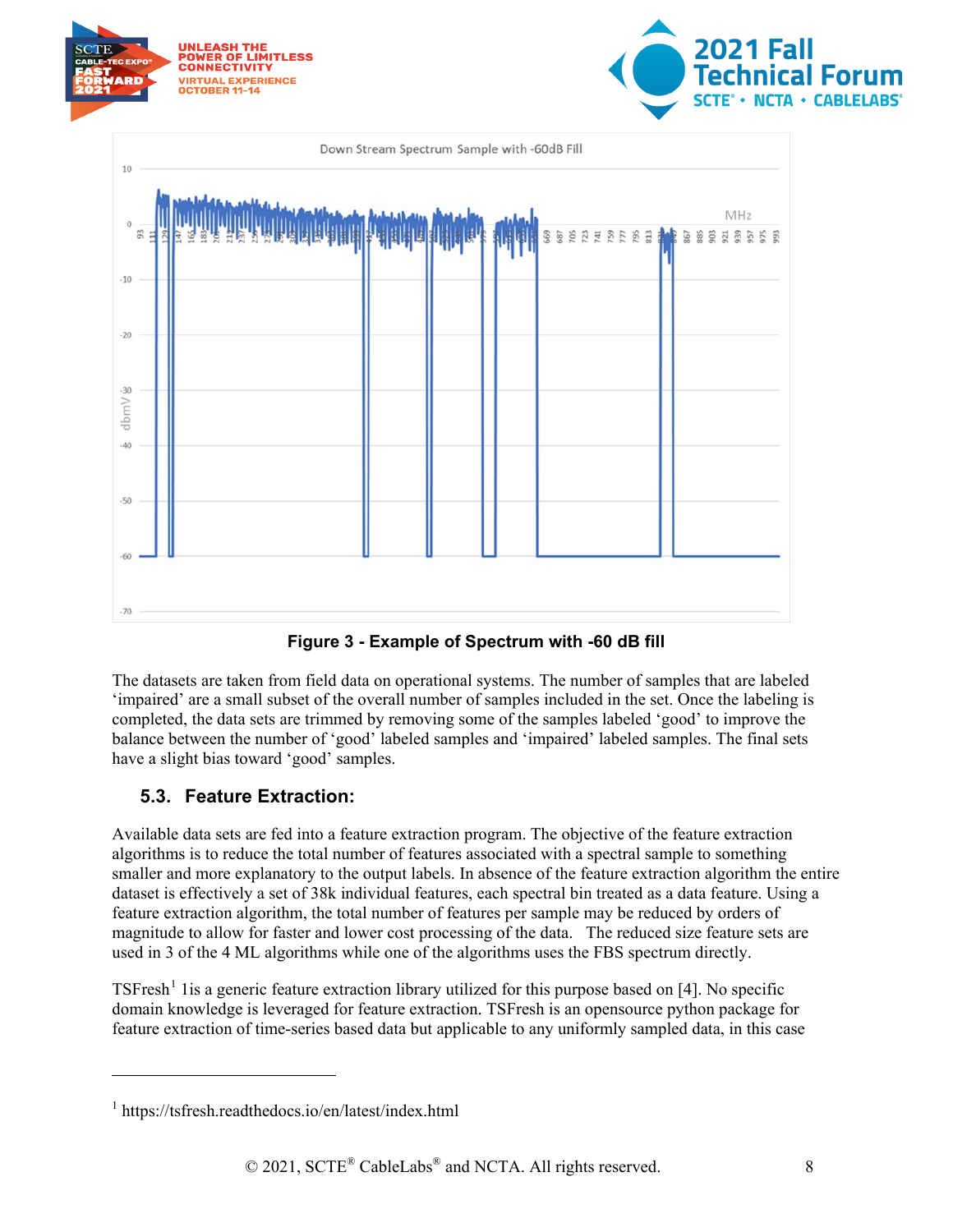



spectral samples. TSFresh includes a basic set of 788 single value features extracted from each of the data samples where data sample refers to an individual FSB capture.

Some examples of the features calculated by TSFresh include Absolute Energy, all values in the sample are squared and summed to a single value. A second example feature is Max value where only the maximum value of the entire sample is retained. Other features include autocorrelation where the autocorrelations of each sample are taken with all possible lags (for example delay by 1, 2, 3,.. up to n-1 bins) and the results are summed together. Upon the calculation of the TSFresh features, the initial spectral samples are no longer required, the original labels are retained with the newly computed TSFresh feature set.

Principal component analysis (PCA) is another technique that is further applied to the extracted features to reduce the feature set to a smaller set. PCA is a linear algebra technique that accomplishes dimensional reduction using linear transformations of features to determine the optimal linear combinations of features and their contribution to the overall explanation of the sample output labels, discarding features that have insignificant value. An in-depth overview of PCA is available in [5]. In this study, we evaluated the machine learning algorithms using the extracted feature set from TSFresh using PCA to further reduce the feature set. We evaluated data sets with feature extraction using a PCA threshold of 99% for this paper.

## <span id="page-8-0"></span>**6. ML Algorithms**

This analysis includes evaluation of the following machine-learning algorithms:

**Adaboost** – Adaboost is a decision tree based algorithm that makes use of many simple decision tree classifiers. Adaboost utilizes a base classifier, in this case a decision tree classifier. The Adaboost algorithm builds a final classifier using weighted sample data over a series of training passes. The best decision trees in each pass are added to a final weighted decision tree classifier set.

**Logistic Regression** – In logistic regression, a logit function is used to create a best-fit decision boundary between samples labeled as good or bad resulting in a linear decision boundary. The LR algorithm is optimized using the training data to minimize the error of the fitted data. Samples are compared against the constructed decision boundary and labeled accordingly.

**Multi-layer Perceptron** – A MLP is the simplest form of neural network that may be used for classification problems. A MLP produces a non-linear decision boundary using a network of simple nodes.

**ResNet** – ResNet is a convolutional neural network architecture developed for deep-learning [6]. The ResNet architecture solves issues associated with vanishing gradients and accuracy degradation with deep learning architectures. ResNet is the only algorithm that uses FBS samples directly without feature extraction and PCA reduction.

## <span id="page-8-1"></span>**7. Learning Curves**

Learning curves can be useful to provide guidance on whether an algorithm is being over trained (i.e., over-fitting) or is not being trained with enough data. To perform a learning curve analysis, a large data set was extracted using System B data. The algorithms were trained using varying amounts of training data from 2k samples to 12k samples. For each level of training, test and training accuracy are recorded. Learning curves for MLP, LR, and AdaBoost algorithms are shown in Figure 4, Figure 5, and Figure 6 respectively. These learning curves indicate that training samples above 10-12k provide little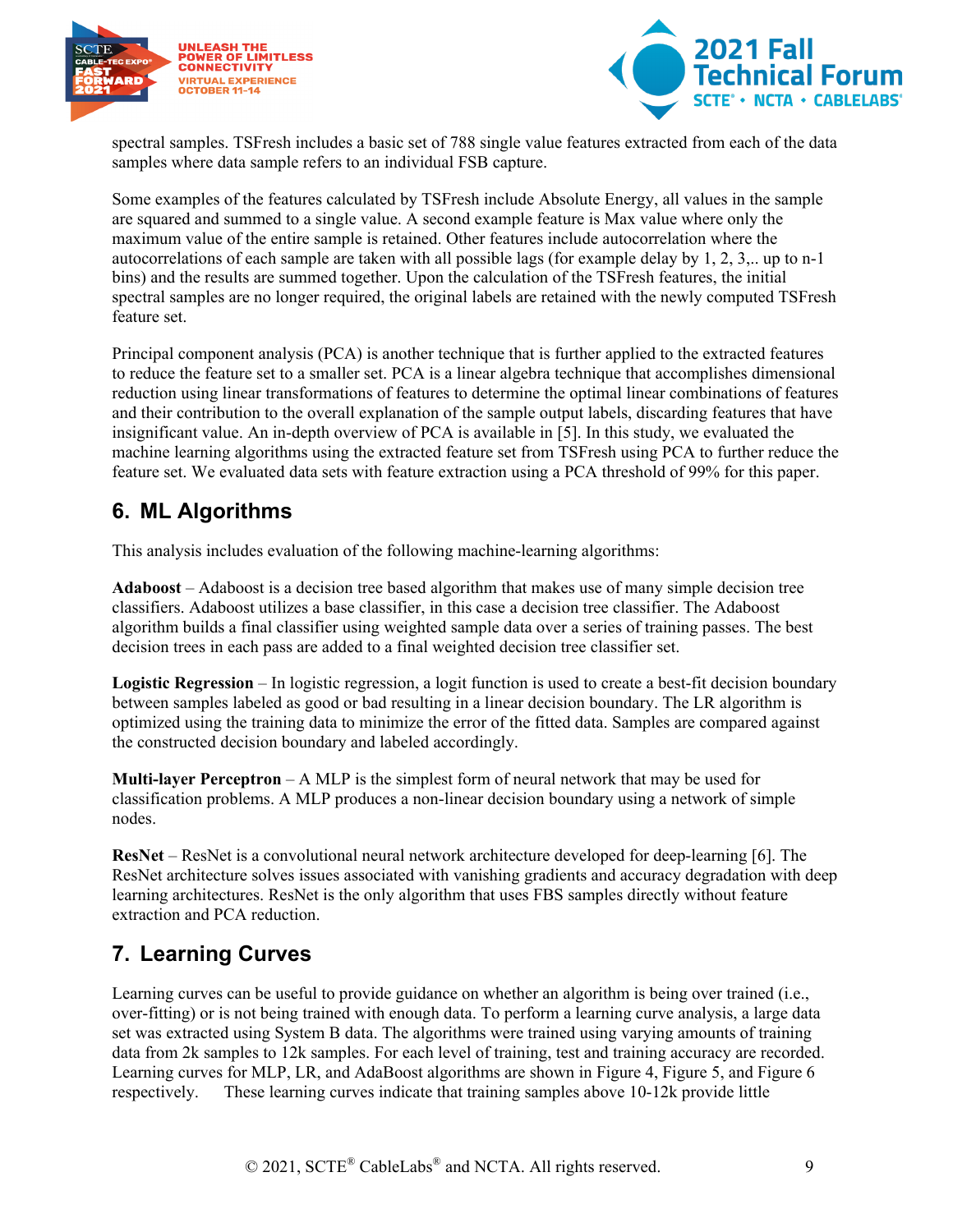



additional gain in the overall testing performance of the algorithms. The learning curves are useful to get a general idea on the training necessary for the algorithms. Note that the learning curves may be different for each of the different data sets – i.e., System A, System B with and without -60db fill. Learning curves are generated using a particular set of hyper-parameters for each of the algorithms. Hyper-parameters are parameters that impact the algorithmic model configuration. Examples of hyper-parameters are the specific method for gradient search, a regularization parameter value, or the specific activation function of a neural network. Because we are doing hyper-parameter tuning for each test the actual hyper-parameters may change from those used in the learning curves. Nevertheless, the learning curves can provide some useful guidance on the data set size, but further testing may be warranted.



<span id="page-9-0"></span>**Figure 4 - MLP Learning Curve**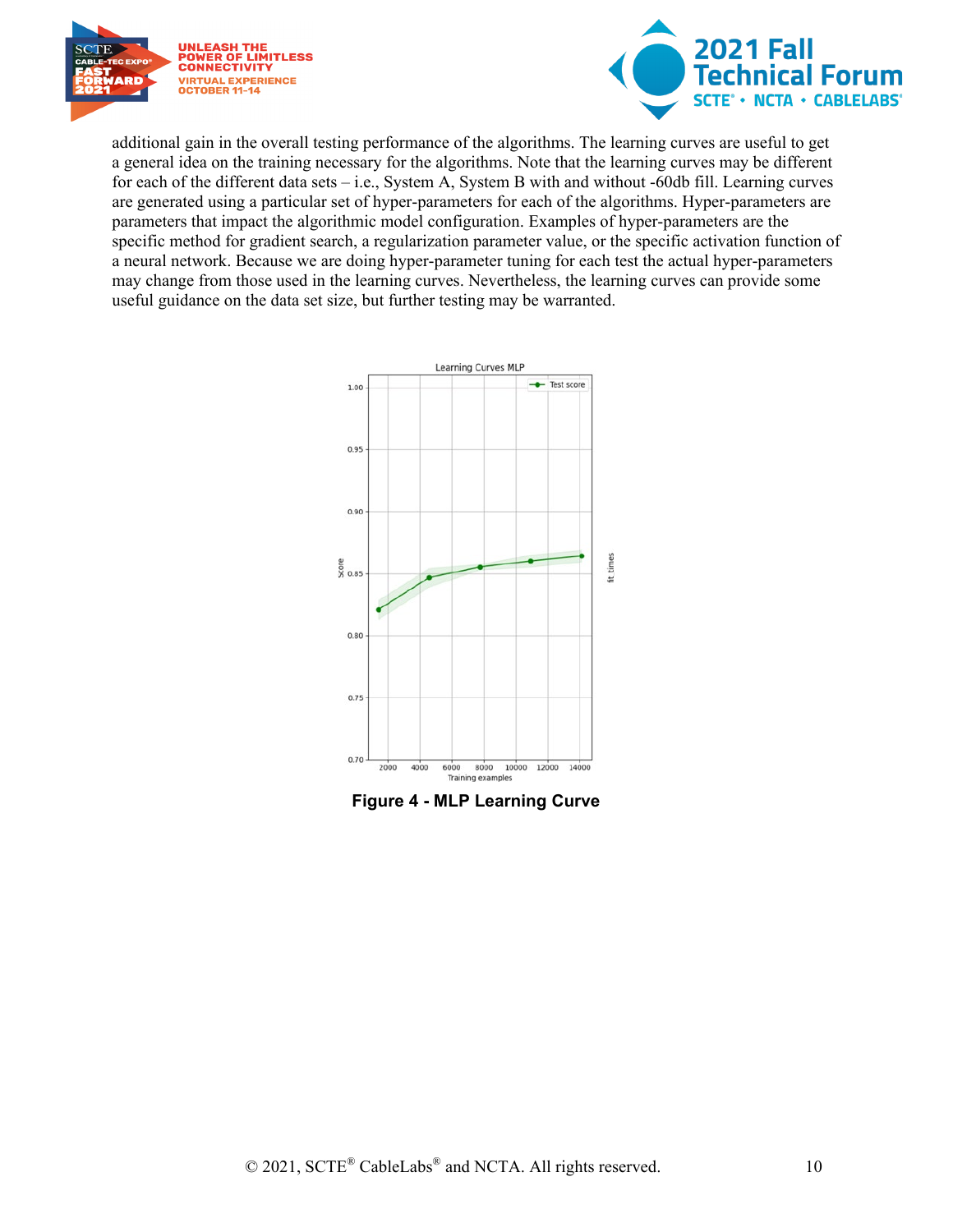







<span id="page-10-0"></span>

<span id="page-10-1"></span>**Figure 6 - AdaBoost Learning Curve**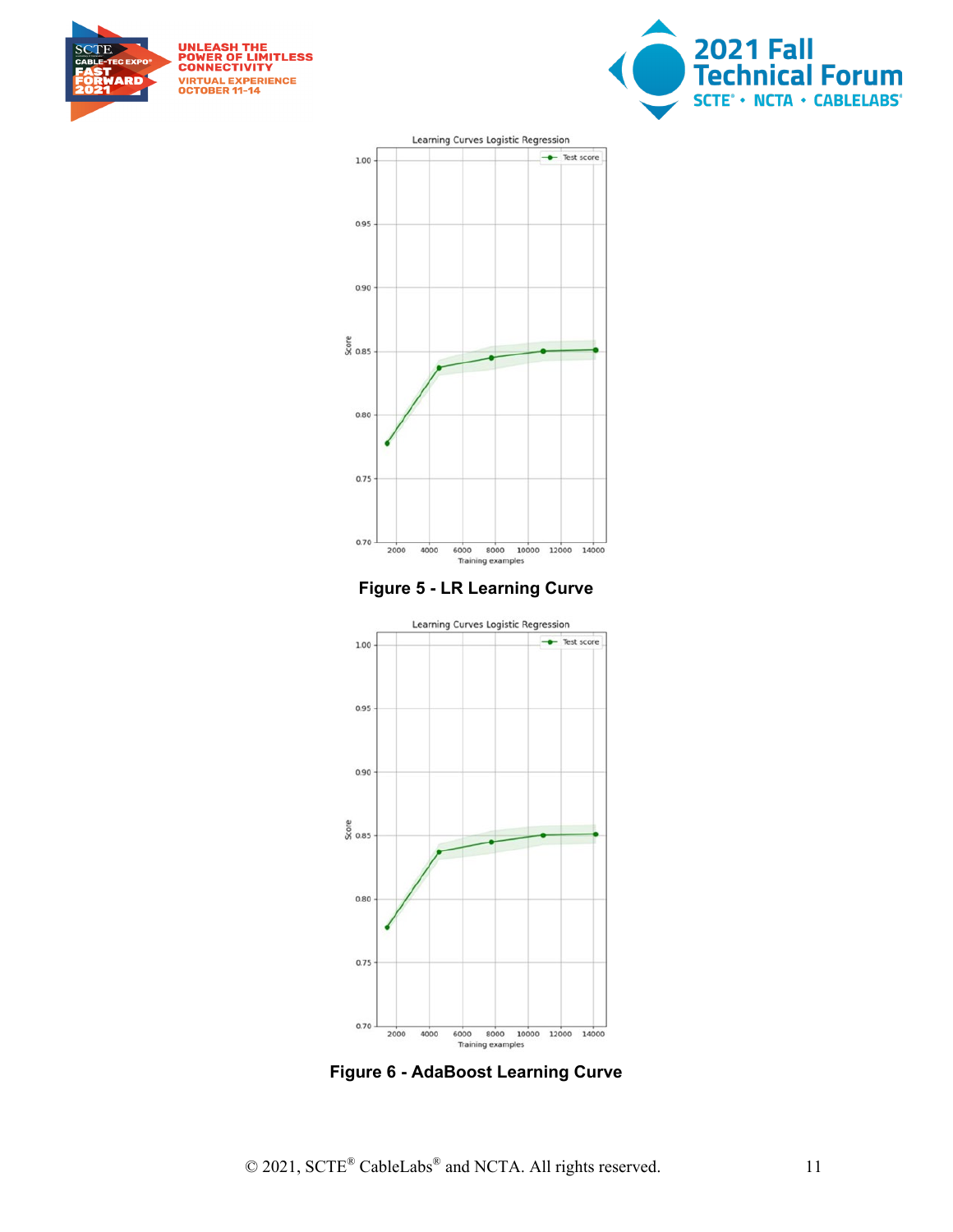



## <span id="page-11-0"></span>**8. Data Splitting for Train and Test**

For each algorithm, the data set is split into a training set and test set. The split between training and test sets are 75% and 25% respectively of the overall data set.

The training set and test set each consist of the features extracted along with the auto-generated labels. The training set is used to train the machine-learning algorithms while the test set is used once the algorithms are appropriately trained to evaluate the algorithm on similar but different data that it has been trained on. The training set is normalized prior to training to prevent any features from dominating training due to scale.

For each algorithm, hyper-parameters are tuned using both the training set and test sets prior to a final training and test evaluation. Once the test set is completed the algorithm performance is calculated based on the predicted values of the test set results and the actual values as labeled by the auto-label process.

Accuracy and confusion matrix results are recorded for each data set. Description of confusion matrix and associated definitions are in the Appendix, 13.

## <span id="page-11-1"></span>**9. Data Sets**

<span id="page-11-2"></span>The data sets for this analysis have been extracted from 2 different networks in different geographical locations. Both data sets were taken randomly from each network. The characteristics of the data sets are provided in Table 1 below.

| System | <b>Samples</b> | Unused<br>Spectrum<br>(%) | Bias (%) |
|--------|----------------|---------------------------|----------|
| А      | 11226          | 24.65                     | 51.283   |
| В      | 16296          | 32.01                     | 51.283   |

#### **Table 1 - Dataset Characteristics**

Table 1 lists the number of samples, initial bias, and amount of unused spectrum based on the aggregate of all the samples in that set. The Unused Spectrum is an aggregate value calculated by counting the number of bins in each spectrum capture that have been filled during the Spectral Fill process divided by the total bins in each full spectrum capture, each individual sample may have more or less unused spectrum than the overall aggregate percent. The Bias is calculated by summing the number of labels  $=$ '1' ('impaired') divided by the total number of samples in the set and subtracting from 1. A number greater than 50% reflects the situation that the Bias represents a slightly greater number of 'good' samples than 'impaired' samples in each set.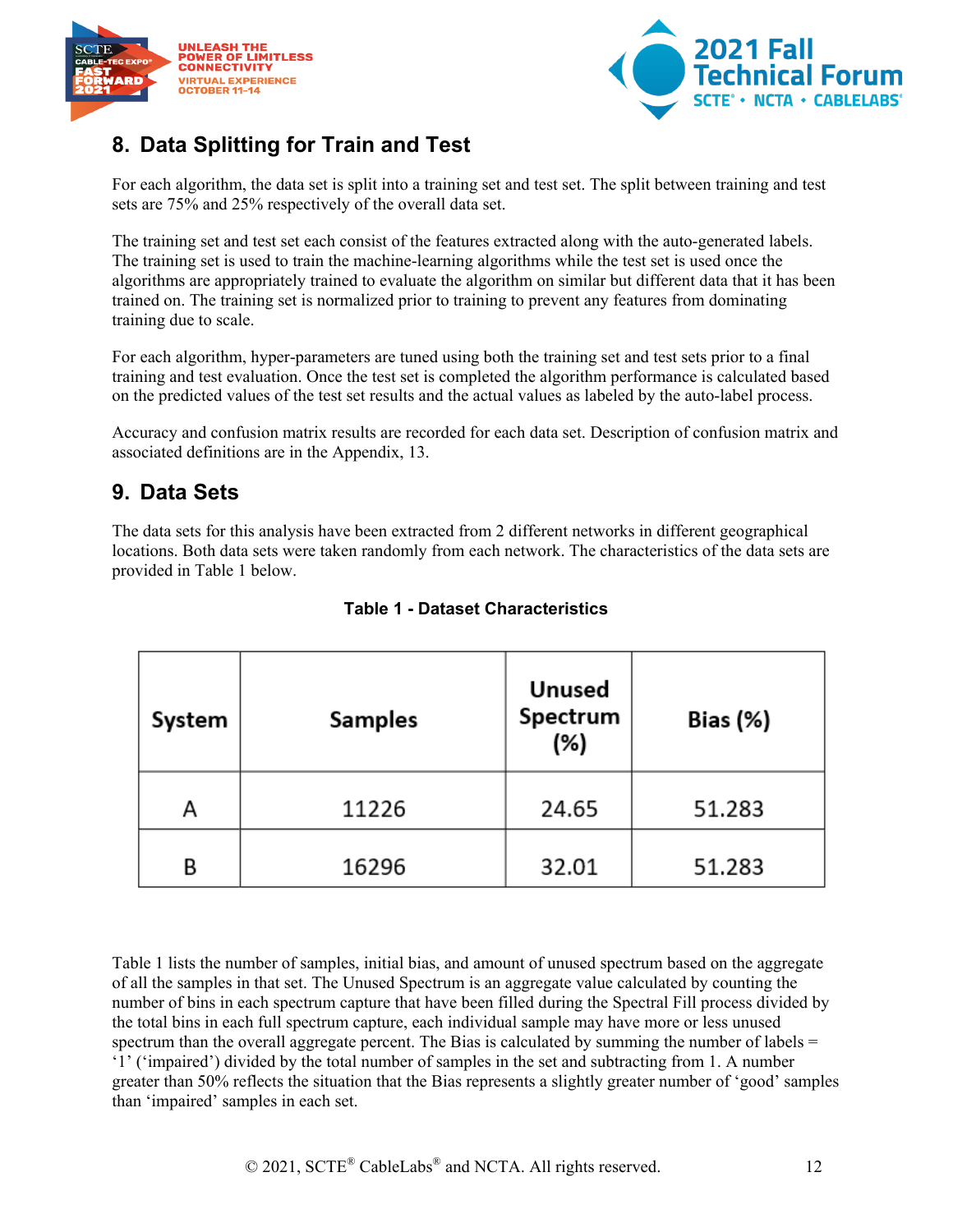



Each of the algorithms were run across data sets from two different systems to evaluate performance among the algorithms and differences among the data sets. Feature sets were created using Principal Component Analysis (PCA) with only features meeting a prescribed threshold of 99% used. For reference, the full TSFresh feature set consists of 788 different feature metrics.

For each algorithm, the ML classifier was trained using the training set. The specific approach to training differs depending on the ML algorithm. For example, with MLP, the entire training set is passed through the algorithm, called an epoch, after which a cost function is used to update the MLP weights using a statistical gradient descent search and learning rate. After many epochs, the MLP weights approach the optimal values for performance. Once training is complete, the test set is passed through the MLP. The specifics of training for each of the algorithms are different, the general concept of optimizing the performance using the training set and evaluating using the test set is the same. For each sample in the test set, an output prediction ('good' or 'impaired') is generated. The prediction is then compared with the actual label for that sample. Accuracy is defined as the total number of correct output predictions divided by the total number of samples in the test set.

## <span id="page-12-0"></span>**10. Results**

Figure 7 and Figure 8 show the results using the 99% PCA feature set for systems A and B in graphical format respectively while Table 2 and Table 3 provide the results in tabular format. Table 2 and Table 3 include an additional column providing the difference in accuracy between the case of no fill and that of - 60dB fill. The number is referenced to the case of no-fill so that a positive number represents the case where a -60dB fill improved the results. Table 4 shows the number of PCA extracted features for each dataset.

In reviewing the results, it is apparent that all ML algorithms evaluated performed significantly better than simply categorizing all samples as 'good' which would provide about a 51% accuracy.

Second, the performance of System A and System B were not identical, System A generally tended to have better results than System B across all the ML algorithms. This observation could be related to the fact System A had fewer unused channels than System B.

At the individual algorithm level, ResNet tended to have better results than the other algorithms with MLP being a close second. These algorithms are based on neural network models capable of creating complex decision boundaries.

With the exception of LR, all the algorithms benefitted from the synthetic -60db fill with Adaboost performance bumping by over 4% when using System B data. One possible explanation for LR is that LR generates a linear decision boundary. Given the feature set extracted, the actual decision boundary is likely not linear which may limit the general overall performance of LR. Additionally, the level of improvements from using the synthetic -60dB fill were greater in System B. This may also be due to the fact that System B included a greater amount of unused spectrum than System A making the synthetic fill more impactful across the samples in System B.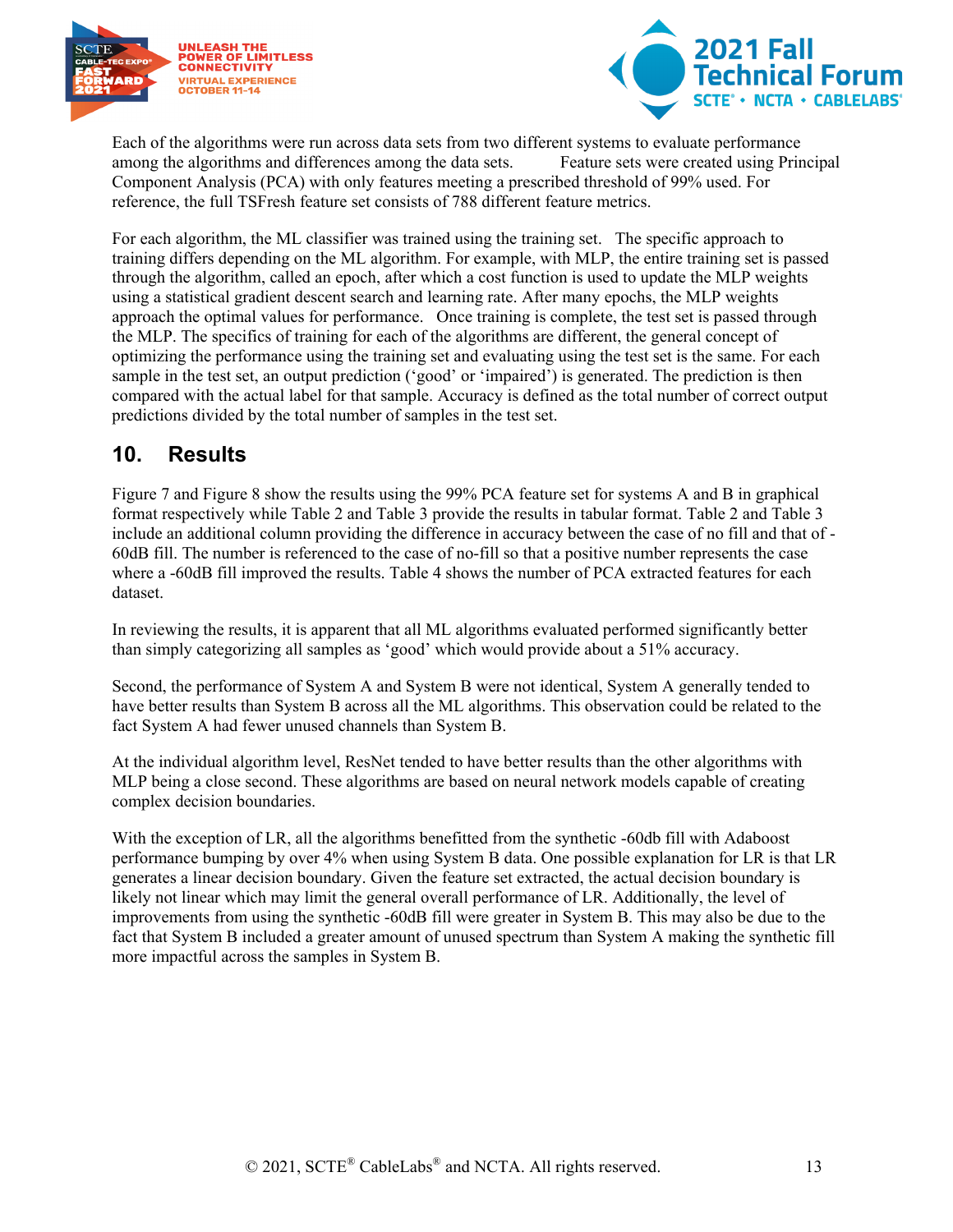





**Figure 7 - System A Results**

| Table 2 - System A Accuracy |  |
|-----------------------------|--|
|-----------------------------|--|

<span id="page-13-1"></span><span id="page-13-0"></span>

| SYSTEM A        |               |         |             |  |  |  |
|-----------------|---------------|---------|-------------|--|--|--|
|                 | <b>NoFill</b> | $-60db$ | <b>Diff</b> |  |  |  |
|                 |               | Fill    |             |  |  |  |
| <b>ADABOOST</b> | 88.42         | 89.6    | 1.18        |  |  |  |
| LR              | 90.13         | 89.6    | $-0.53$     |  |  |  |
| MLP             | 92.45         | 92.98   | 0.53        |  |  |  |
| <b>RESNET</b>   | 92.8          | 94.9    | 2.1         |  |  |  |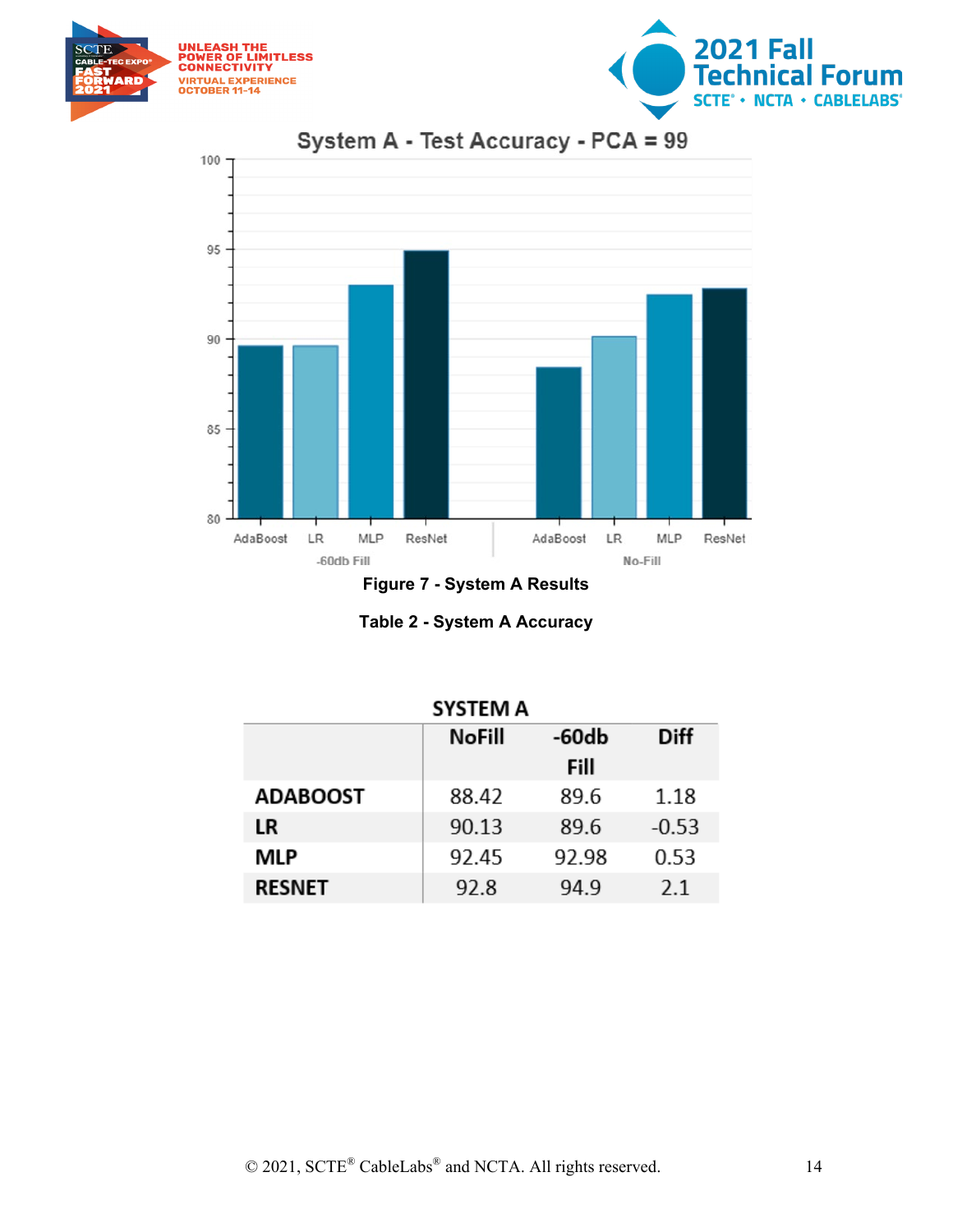





**Figure 8 - System B Results**

| <b>Table 3 - System B Accuracy</b> |  |  |  |
|------------------------------------|--|--|--|
|------------------------------------|--|--|--|

<span id="page-14-1"></span><span id="page-14-0"></span>

| <b>SYSTEM B</b> |               |         |             |  |  |  |
|-----------------|---------------|---------|-------------|--|--|--|
|                 | <b>NoFill</b> | $-60db$ | <b>Diff</b> |  |  |  |
|                 |               | Fill    |             |  |  |  |
| <b>ADABOOST</b> | 83.21         | 87.58   | 4.37        |  |  |  |
| LR              | 84.34         | 85.08   | 0.74        |  |  |  |
| MLP             | 86.87         | 88.61   | 1.74        |  |  |  |
| <b>RESNET</b>   | 89.6          | 91.2    | 1.6         |  |  |  |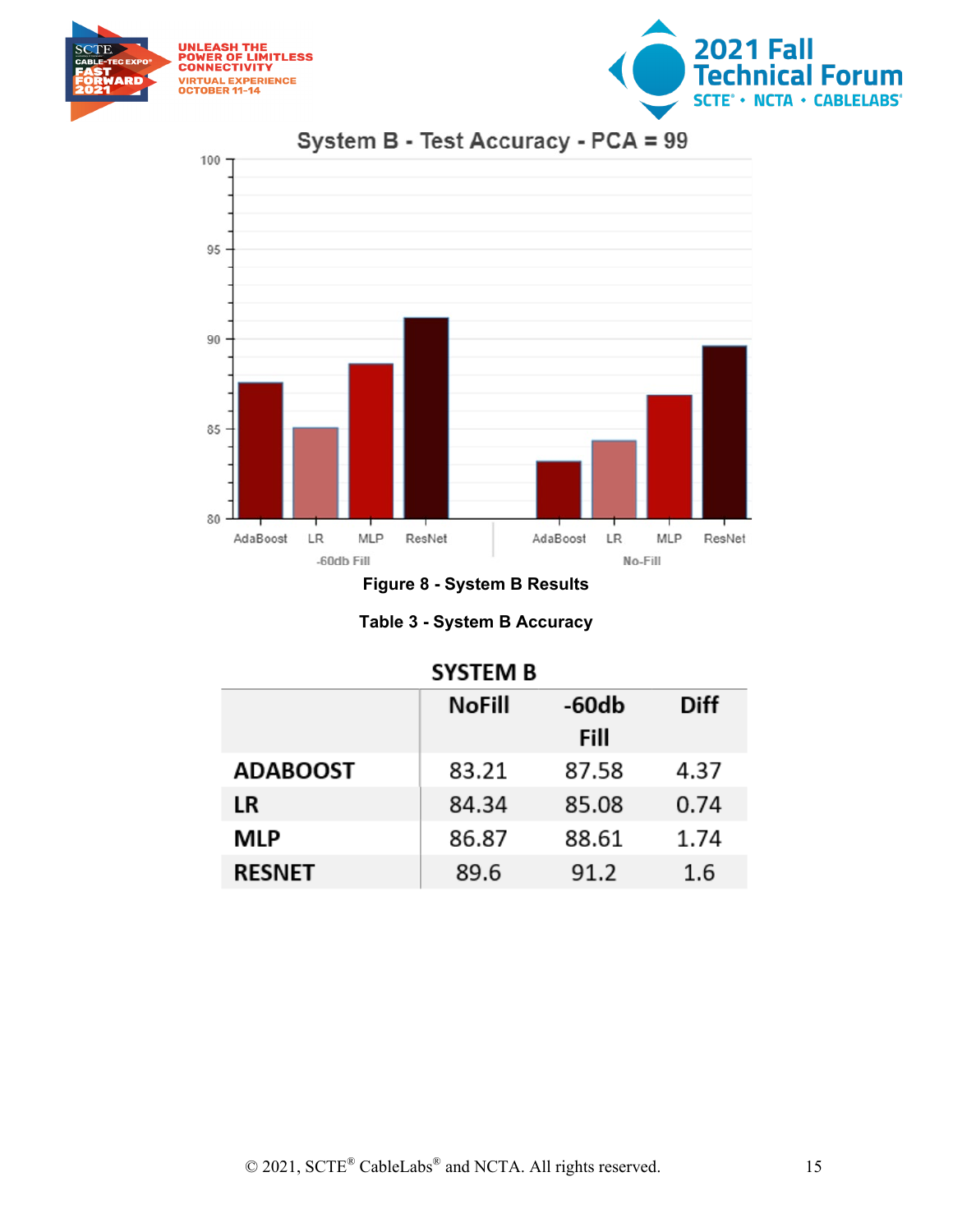<span id="page-15-2"></span>



| <b>System</b> | Fill | <b>Extracted</b><br><b>Features</b> |
|---------------|------|-------------------------------------|
|               | None | 251                                 |
| В             | None | 258                                 |
| Α             | 60db | 172                                 |
| в             | 60db | 152                                 |

#### **Table 4 - Number of features by data set, PCA = 99**

### <span id="page-15-0"></span>**11. Summary**

This paper evaluated the use of several M/L algorithms for the case of categorization of full band spectral data from DOCSIS systems to categorize 'impaired' spectrum from spectrum which is not impaired. The M/L algorithms evaluated are supervisory based algorithms where labeling for training and testing was provided using traditional RF signal processing approaches. Data sets were generated from field FBS captures from 2 different CMTS with different configurations and network characteristics. The results of applying the M/L algorithms to the data show that the use of M/L algorithms provided significant gain in identifying impaired spectrum from non-impaired spectrum according to the labeling system used. In addition, using a spectral fill algorithm consisting of a simple constant value for unused spectrum improved the categorization accuracy by over 4% with the Adaboost algorithm and nearly 2% with the ResNet algorithm in one case. In general, neural network based algorithms tended to provide the best overall prediction accuracy. The system with the least unused spectrum exhibited the best performance while using the synthetic -60dB fill provided a greater performance improvement for the system with the greater amount of unused spectrum.

### <span id="page-15-1"></span>**12. Implementing A Closed Loop Approach to Managing Spectrum**

This paper has analyzed the potential for using full band spectrum capture data for the identification of potential impairments in a DOCSIS plant. As with any machine learning exercise, many steps of data processing and cleansing are needed prior to actual training and testing of the algorithms. Moreover, feature extraction and training of models are both time and resource consuming processes. Fortunately, once a model is trained, using the model to classify actual samples is a much quicker process.

Figure 9 depicts the various processes necessary in a closed loop system. Given a set of CMTS' managing a DOCSIS network, a Data Extractor must periodically extract the full-band spectrum data from the devices in the network. This can be a periodic task performing a PNM FSB test on each device once per day, preferably during early morning low utilization times, storing the results in a database. The classification and clustering system extracts data on a daily process to classify each device to be potentially problematic or good. Additional clustering may also be employed using meta data from the captures such as service group identifiers. This would allow grouping devices with common network topology to help localize issues within the network distribution system. The classification system generates a report indicating devices that may be problematic and any indications of potential network trouble spots. Finally, Model Training may be performed periodically using updated data collected and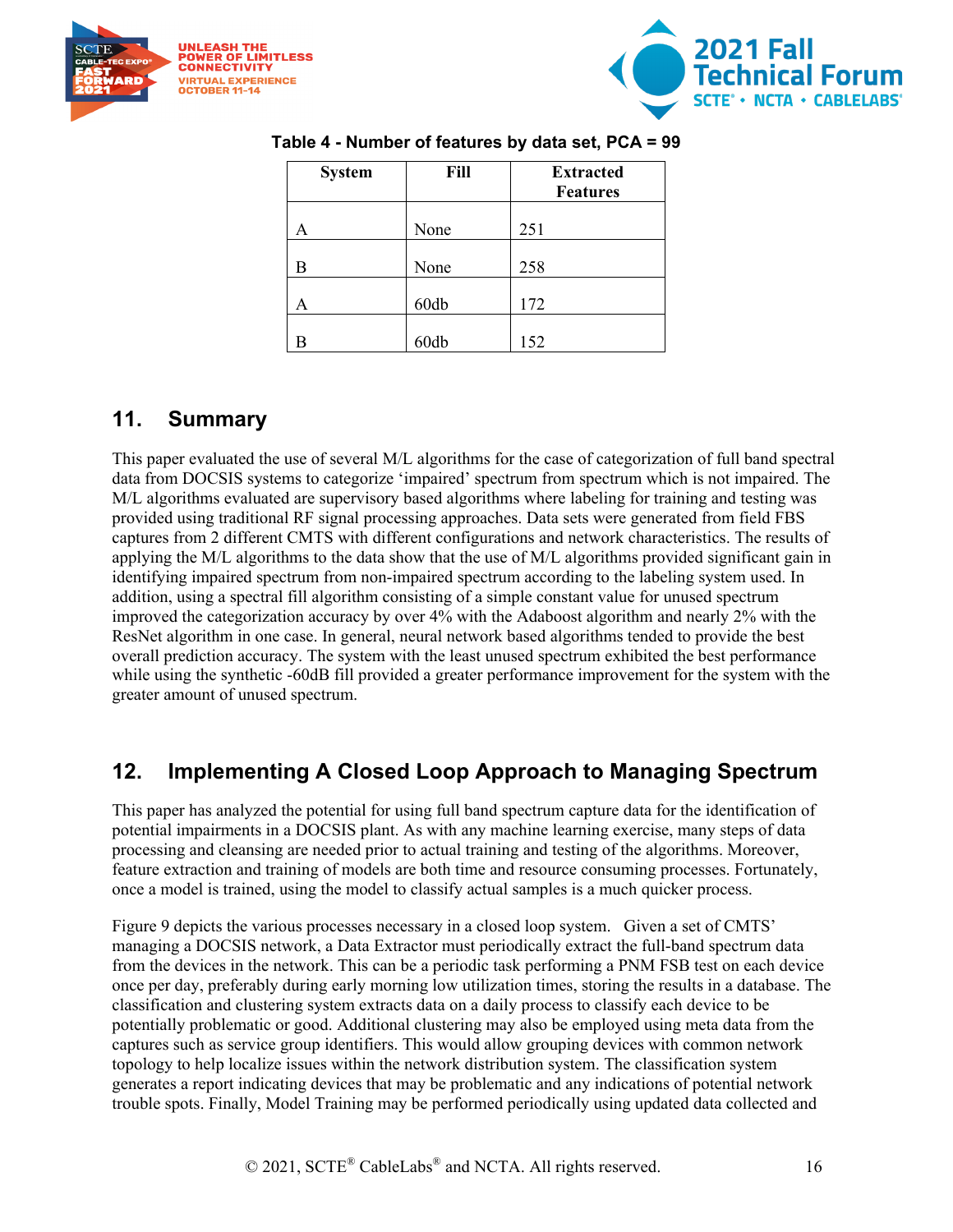



placed in the database. Updating models may be necessary in the event of network changes. As new training takes place, model evaluation should be done from the prior model to the new model to obtain some indication on the dynamics governing the value of re-training the network.



**Figure 9 - Closed loop implementation using ML**

## <span id="page-16-1"></span><span id="page-16-0"></span>**13. Appendix**

Note on Accuracy and Confusion Matrix Definitions A typical confusion matrix is show in Figure 10. .



**Figure 10 - Confusion Matrix**

<span id="page-16-2"></span>In this paper, samples for spectrum are labeled 0 for 'good' spectrum and labeled 1 for 'impaired spectrum. The confusion matrix is given in this example as Good samples (0) or Impaired samples (1).

The definitions used in this paper are as follows:

Accuracy =  $(T0 + T1) / (T0 + F0 + T1 + F1)$ . Accuracy is the total number of correct classifications over the entire set of tested samples.

Precision =  $T1 / (T1 + F1)$ . Precision is useful to describe the relevancy of the 'impaired' samples resulting from the testing predictions. For example, if all samples classified as 'impaired' by the algorithm are actually labeled 'impaired' the Precision value would be 100%. If 25% of those classified as 'impaired' by the algorithm were 'good' samples mistakenly classified as 'impaired', the accuracy would be 75%.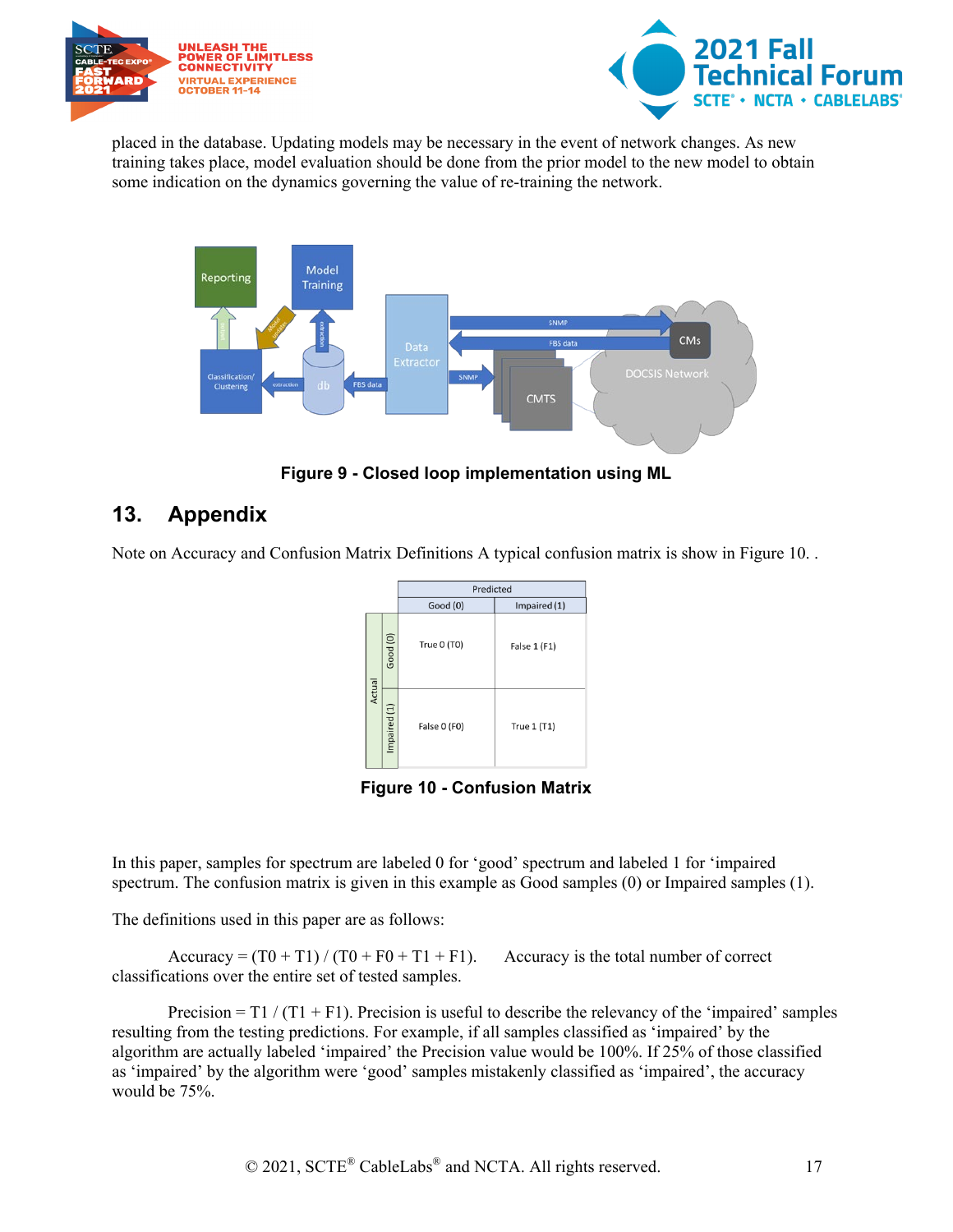



Recall =  $T1 / (T1 + F0)$ . Recall is useful to describe the completeness of the classified set as determined from the algorithm. If the results classified as 'impaired' included every 'impaired' sample in the actual data set, the Recall would be 100%. If 25% of the actual 'impaired' samples were classified as 'good' they would not appear in the 'impaired' list. The resulting Recall in this case would be 75%.

<span id="page-17-0"></span>Note that 100% Precision does not imply 100% Recall or vice-versa.

## **14. Accuracy and Confusion Matrix data**

The following tables provide the confusion matrix details for each of the trials. In the following tables, the Precision and Recall numbers are provided in reference to 'impaired' classifications. The of the table values are prefixed by the algorithm, e.g., LRT0 is the True 0 value for the Logistic Regression, ABF0 is the False 0 for the AdaBoost algorithm, and MLPT1 is the True 1 value for the MLP algorithm.

#### 1. **Confusion Matrix Table for Logistic Regression**

| System | Interp | PCA | Samples | <b>LRT0</b> | LRF1 | <b>LRFO</b> | LRT1 | <b>LRPrec</b> | LRRecall |
|--------|--------|-----|---------|-------------|------|-------------|------|---------------|----------|
| А      | None   | 99  | 11226   | 1308        | 116  | 161         | 1222 | 91.3%         | 88.4%    |
| B      | None   | 99  | 16296   | 1734        | 343  | 295         | 1702 | 83.2%         | 85.2%    |
| А      | 60db   | 99  | 11226   | 1287        | 137  | 155         | 1228 | 90.0%         | 88.8%    |
| B      | 60db   | 99  | 16296   | 1766        | 310  | 298         | 1700 | 84.6%         | 85.1%    |

#### $2.$ **Confusion Matrix Table for AdaBoost**

| Svstem | Interp | PCA | Samples | <b>ABTO</b> | ABF1 | <b>ABF0</b> | ABT1 | <b>ABPrec</b> | ABRecall |
|--------|--------|-----|---------|-------------|------|-------------|------|---------------|----------|
| Α      | None   | 99  | 11226   | 1274        | 150  | 175         | 1208 | 89.0%         | 87.3%    |
| B      | None   | 99  | 16296   | 1691        | 386  | 298         | 1699 | 81.5%         | 85.1%    |
| А      | 60db   | 99  | 11226   | 1297        | 127  | 165         | 1218 | 90.6%         | 88.1%    |
| B      | 60db   | 99  | 16296   | 1814        | 262  | 244         | 1754 | 87.0%         | 87.8%    |

#### 3. **Confusion Matrix Table for MLP**

| System | Interp | PCA | Samples | <b>MLPT0</b> | MLPF1 | <b>MLPF0</b> | MLPT1 |       | <b>MLPPrec MLPRecall</b> |
|--------|--------|-----|---------|--------------|-------|--------------|-------|-------|--------------------------|
| А      | None   | 99  | 11226   | 1326         | 98    | 114          | 1269  | 92.8% | 91.8%                    |
| B      | None   | 99  | 16296   | 1802         | 275   | 260          | 1737  | 86.3% | 87.0%                    |
| А      | 60db   | 99  | 11226   | 1330         | 94    | 103          | 1280  | 93.2% | 92.6%                    |
| B      | 60db   | 99  | 16296   | 1841         | 235   | 229          | 1769  | 88.3% | 88.5%                    |